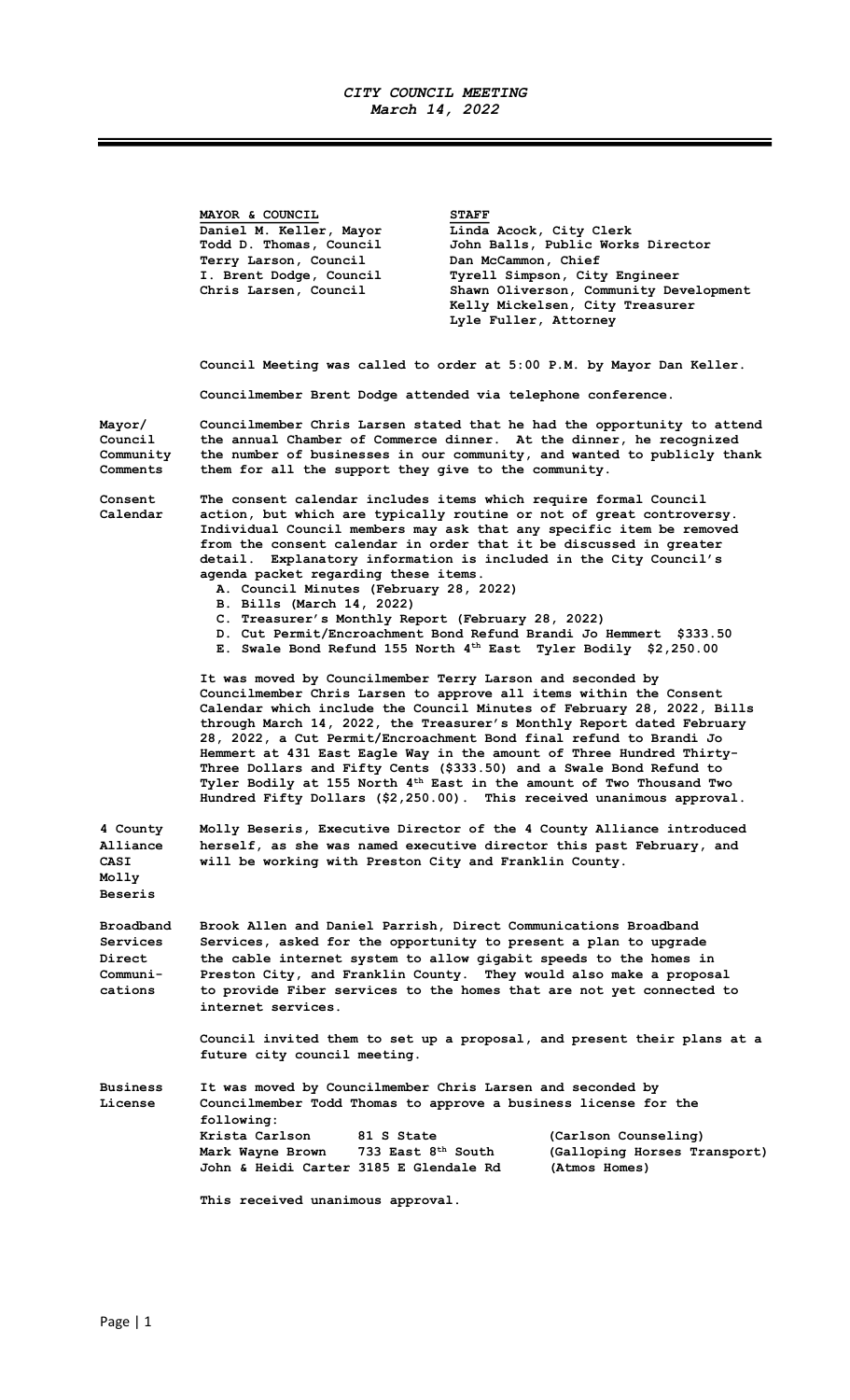Invasive Easton Fellows, on behalf of Consolidated Irrigation asked the council Species to contribute Two Thousand Five Hundred Dollars (\$2,500.00) to the Consolidate irrigation company's efforts to eradicate the invasive species, quagga Irrigation mussels.

> It was moved by Councilmember Todd Thomas and seconded by Councilmember Terry Larson to approve a contribution of Two Thousand Five Hundred Dollars (\$2,500.00) to Consolidated Irrigation Company, towards the invasive species eradication efforts. This received unanimous approval.

Ordinance City Attorney Lyle Fuller presented a drafted version of Ordinance 2022-4 2022-4, amending Title 16, Chapter 22 of the Preston Municipal Code. 16.22 PMC

Minor City Engineer Tyrell Simpson explained that there were two major Subdivision changes to the code. The first one, in 16.22.010(F), which now requires the developer to install on-site and off-site improvements up to the farthest back lot line of the developed parcel from the existing public street. The second major change has to do with the commission's actions. The preliminary plat will go to Planning and Zoning for approval, denial or approval with conditions. After the preliminary plat is approved, the final plat will go to Planning and Zoning for recommendation to the Council and then Council will give final

> Council discussed the change to the minor subdivision relating to the definition of the "mother parcel" and the date, June 13 1974, that is referenced.

 It was moved by Councilmember Todd Thomas to adopt the changes made by Planning and Zoning regarding Chapter 16.22 Minor Subdivision with instructions to the staff to change the wording of 16.22.010(B), to remove the reference to 16.08.295 and reference a starting date of ordinance passage for mother parcel splits. Motion died for lack of a second.

 It was then moved by Councilmember Brent Dodge and seconded by Councilmember Chris Larsen to pass Ordinance 2022-4 Minor Subdivision, as presented and recommended from the Planning and Zoning Commission. The vote was as follows:

| Councilmember Todd Thomas  | Nay        |
|----------------------------|------------|
| Councilmember Terry Larson | <u>Nay</u> |
| Councilmember Brent Dodge  | <u>Aye</u> |
| Councilmember Chris Larsen | Aye        |

approval, denial or approval with conditions.

 Due to a tie vote amongst the council, Mayor Dan Keller cast the tie breaking vote, by voting Nay. Motion denied by majority vote.

 It was then moved by Councilmember Todd Thomas to propose adoption of the changes to Chapter 16.22, Minor Subdivisions, and request a public hearing, with the exception of the reference to Section 16.08.295(B) that we make the split date retroactive to the date of the original minor subdivision ordinance. Councilmember Todd Thomas withdrew his motion.

 Councilmember Brent Dodge motioned to pass the minor subdivision ordinance #16.22, as it has been presented by the Planning and Zoning Commission, with exemption to 16.22.010(B), to read, "no original parcel of land created before and existing of, on June 13, 1974, shall be divided into more than four separate parcels". Motion died for lack of a second.